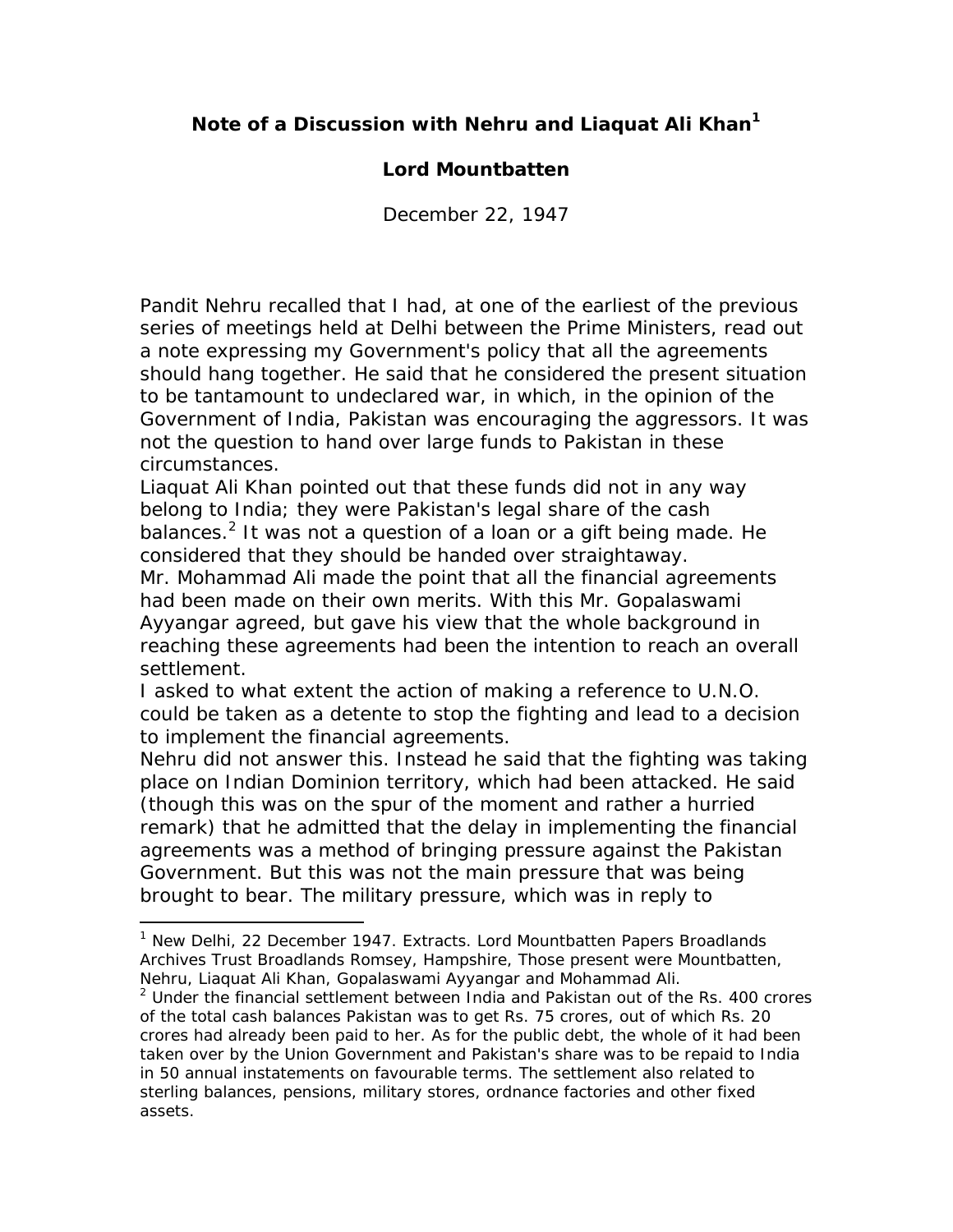aggressive military pressure against Indian territory, was of greater import.

This gave Mr. Liaquat Ali Khan the opportunity to point out that he did not recogoize Kashmir as Indian Dominion territory -in exactly the same way as India did not recognize Junagadh as Pakistan territory. These remarks did not improve the atmosphere of the meeting. I then emphasized that the agreement to make a reference on Kashmir to U.N.O. had been reached the previous evening before the question of the date of implementing the financial agreements arose. Therefore, there was no question of pressure having been applied to Pakistan in order to make them agree to this procedure.

Pandit Nehru reiterated that the reference which he intended to make to U.N.O. would be on the question of whether or not Pakistan had supported the aggression against Kashmir. All the evidence which was available to him showed that they had supported this to a most serious degree.

Pandit Nehru then handed to Mr. Liaquat Ali Khan the letter, which represented the first step in making a reference to U.N.O. Mr. Liaquat Ali Khan was in such a bitter mood that he first said that he did not wish to open or read this letter. But he subsequently repented, read it through, and undertook to send a reply as soon as possible-after he had consulted his Government. I suggested that Pandit Nehru should draft the formal application to U.N.O. without waiting for Mr. Liaquat Ali Khan's reply, so that this could be despatched with the least possible delay. Mr. Liaquat AG Khan then returned to the question of the implementation of the financial agreements, concerning which he confessed that he was very bitter. He said that he regarded the delay in implementation as equal to, if not worse than, repudiation. He would indeed have preferred complete repudiation.

Mr. Mohammad Ali made further reference to the financial position of Pakistan. The Rs. 20 crores which had been made available to them before August 15 were now nearing exhaustion. However, leaving aside all other possible sources of raising cash, there was no question at all of Pakistan running out of funds. Therefore, there was no question of pressure being applied in India's delay in making available Pakistan's share of the cash balances. He repeated his opinion that the attitude of the Government of India was not helping towards a settlement of the Kashmir issue, but rather the opposite. It was "putting up the backs" of the Pakistan Government. To this Mr. Gopalaswami Ayyangar replied that the assistance which Pakistan was giving to the raiders was "putting up the backs" of the Indian Ministers to a far greater extent.

Pandit Nehru then weighed in with the remarks which I had hoped that he would refrain from making. He said that the normal military action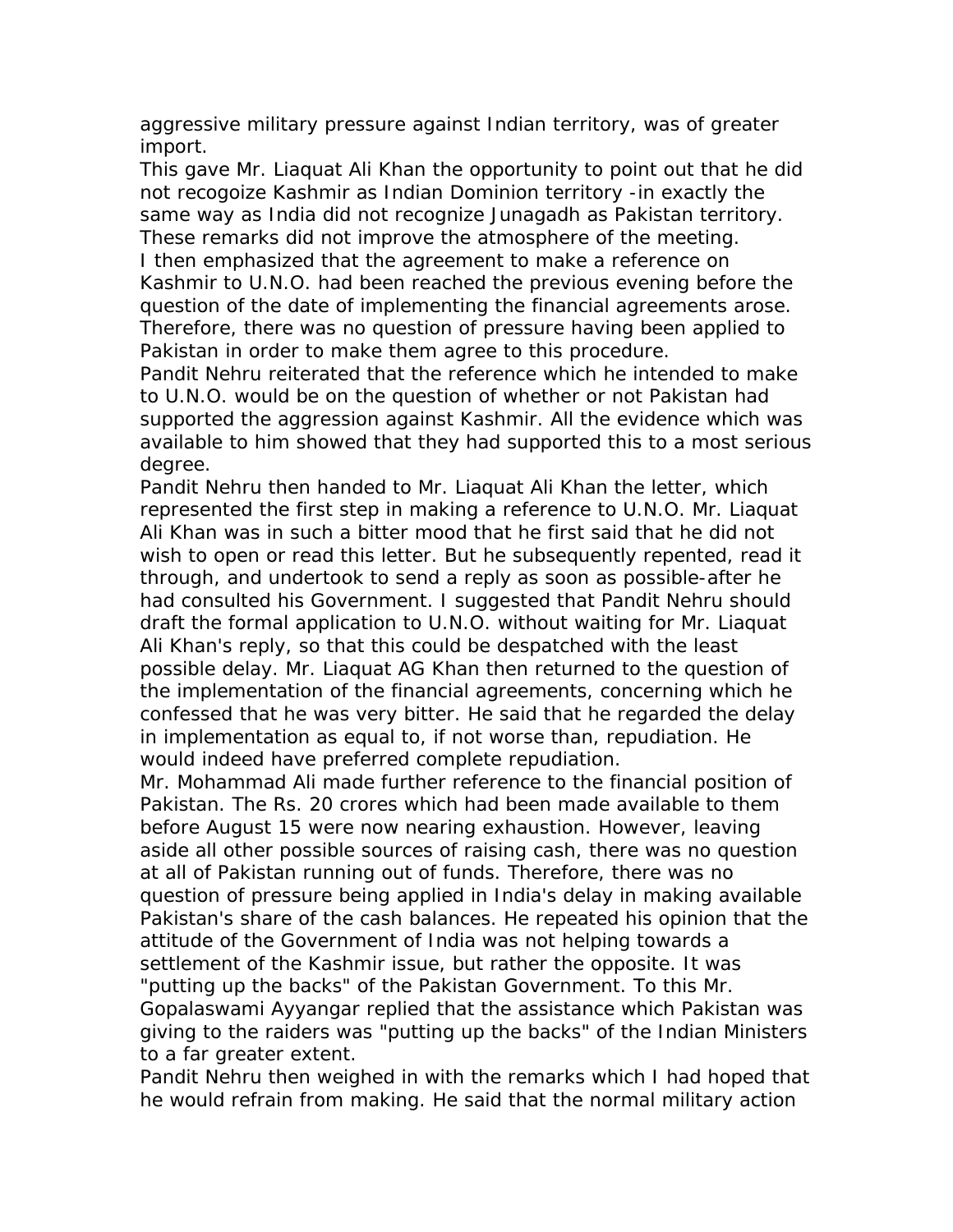for India would be to hit out at the concentrations of raiders, their bases and supply lines (which were, of course, situated in Pakistan territory). However, the Government of India wished to avoid any action which was likely to lead to war, and was restraining itself. Nevertheless, it was an impossible position that a territory which should be friendly was being used as a base for operations. In his view the situation would now either improve rapidly, or deteriorate rapidly. He advocated that all concerned should now work for rapid improvement; the rest would follow.

I suggested that no publicity of any kind should be given either to the proposed reference to U.N.O. or to the question of the date of implementing the financial agreements. With this Pandit Nehru agreed. Mr. Liaquat Ali Khan agreed with the first point, but not with the second. He said that he wished to reserve his position with regard to publicity over the implementation of the financial agreements.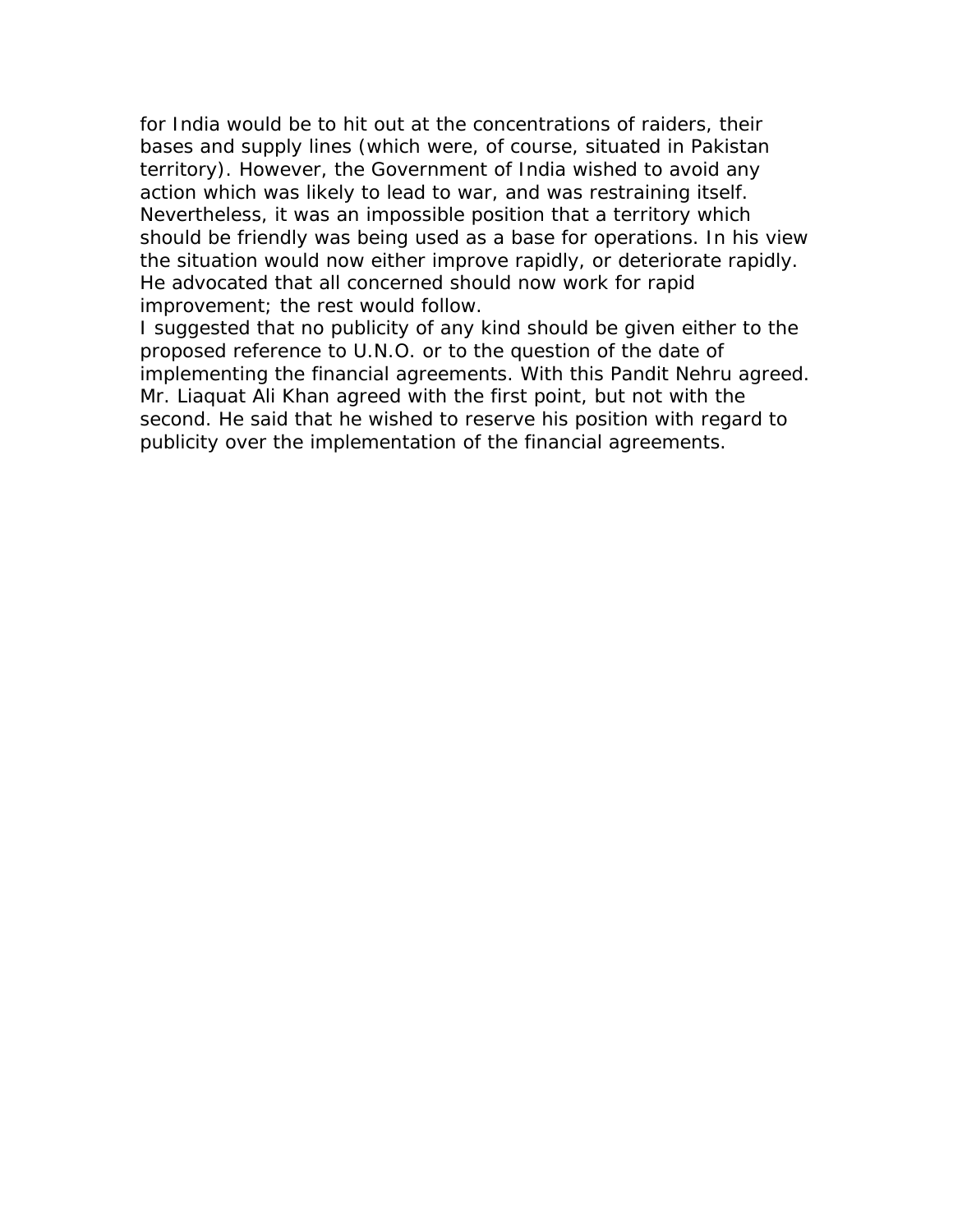## **Letter from Jawaharlal Nehru to Liaquat Ali Khan3**

New Delhi 22 December 1947

Dear Mr. Liaquat Ali Khan

On various occasions, I have drawn your attention to the aid which the raiders into Kashmir State are deriving from Pakistan. They have free transit through Pakistan territory. They are operating against Kashmir from bases in Pakistan. Their modern military equipment could only have been obtained from Pakistan sources; mortars, artillery and Mark V-mines are not normally the kind of armament which tribesmen possess. Motor transport, which the raiders have been using, and the petrol required for it, could also be obtained in Pakistan only. Food and other supplies are also secured from Pakistan; indeed, we have reliable reports that the raiders get their rations from military messes in Pakistan. According to our information, huge numbers of these raiders are receiving military training in Pakistan, which could only be under officers of the Pakistan Army.

2. The forms of aid, enumerated in the preceding paragraph, which the raiders are receiving, constitute an act of aggression against India because they are being used against a State which has acceded to the Indian Dominion. The Government of India, while protesting against the action of the Pakistan Government in furnishing or allowing such assistance to be furnished and urging that the Pakistan Government should stop such help and at least urge the raiders to withdraw, has so far taken no action itself which might involve entry by Indian forces into Pakistan territory. They have been hoping, all these weeks, though with diminishing hope, that the Pakistan Government themselves would put a stop to aid to the raiders which is of the nature of help to India's enemies. Since protests have failed to bear fruit, the Government of India now formally ask the Government of Pakistan to deny to the raiders :

- (1) all access to and use of Pakistan territory for operations against Kashmir;
- (2) all military and other supplies;

<u>.</u>

(3) all other kinds of aid that might tend to prolong the

<sup>&</sup>lt;sup>3</sup> This letter was personally handed over to Liaquat Ali by Nehru during the Inter-Dominion Conference on 22 December. White Paper on Jammu and Kashmir.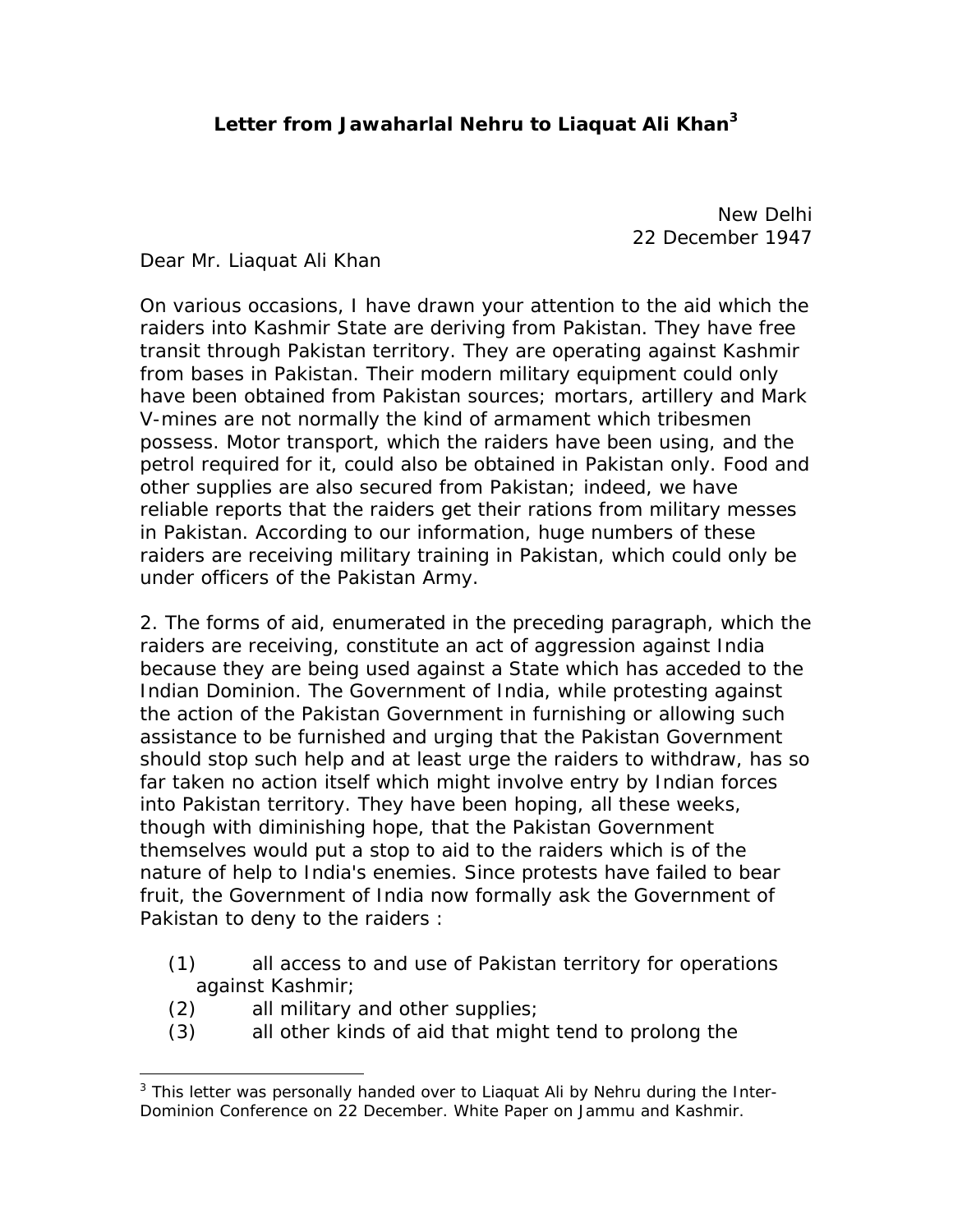present struggle.

3. The Government of India have always desired and still earnestly desire to live on terms of friendship with Pakistan. They sincerely hope that the request which they have now formally made will be acceded to promptly and without reserve. Failing such response, they will be compelled to take such action, consistently with the provisions of the United Nations Charter, as they may consider necessary to protect their interests and to discharge their obligations to the Government and people of Kashmir.

> Yours sincerely, Jawaharlal Nehru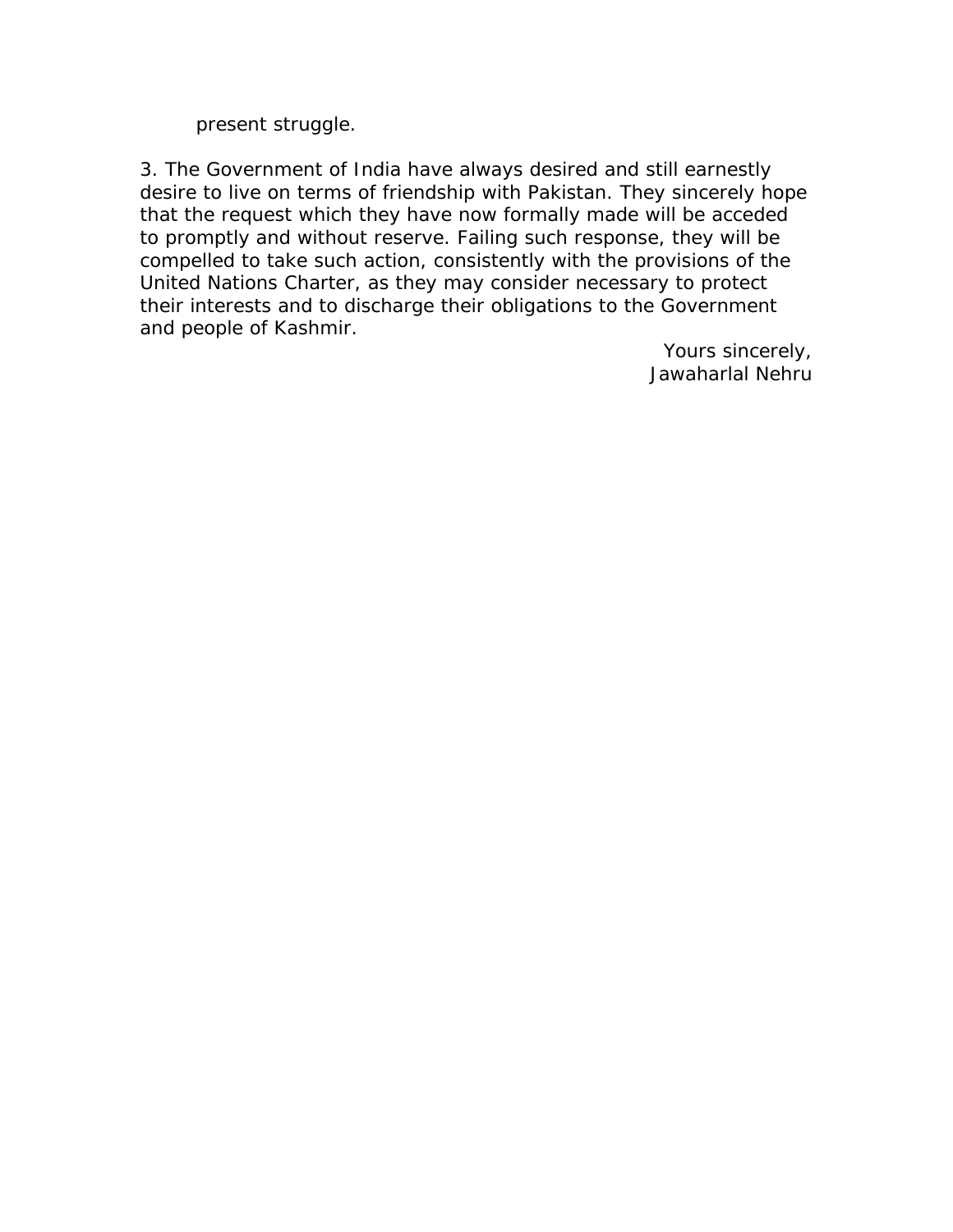#### **Letter from Jawaharlal Nehru to the Maharaja of Kashmir<sup>4</sup>**

New Delhi 23 December 1947

My dear Maharaja Saheb,

I sent you a letter<sup>5</sup> three or four days ago on the subject of our talks with the Pakistan Ministers regarding Kashmir. Our Cabinet came to the conclusion that the best course for us to adopt in the circumstance.s was to draw the attention of the United Nations Organisation to the aggression on Indian Dominion territory by people coming from or through Pakistan with the aid and encouragement of the Pakistan Government. The U.N.O. would be asked by us to call upon the Pakistan Government to stop this aggression as in the alternative we will have to take such steps as we might think fit and proper to do so. Prior to our approaching the U.N.O. it was considered desirable to send a formal request to the Pakistan Government asking them to stop giving any aid or encouragement to the invaders. This was the line we took up in our conversation with the Prime Minister of Pakistan and I gave him a letter to this effect. A copy of this letter is enclosed.

We shall now wait for a few days, which are not likely to exceed four or five for Pakistan's reply. We shall then refer the matter to the Security Council of U.N.O. AB this procedure need not take very long. The Security Council will probably have an early hearing of our representative and may then call upon Pakistan to reply to the charges made against them. They may thereupon send a commission to India. Meanwhile, of course, we shall carry on our military operations as we are doing. Indeed, we hope to carry them on more vigorously. Future action will depend on other developments.

This matter has to be kept perfectly secret at this stage.

Yours sincerely, Jawaharlal Nehru

<sup>4</sup> Sardar Patel's Correspondence 1943-50, Vol. I, pp. 126-127.

<sup>5</sup> See *ante*, item 66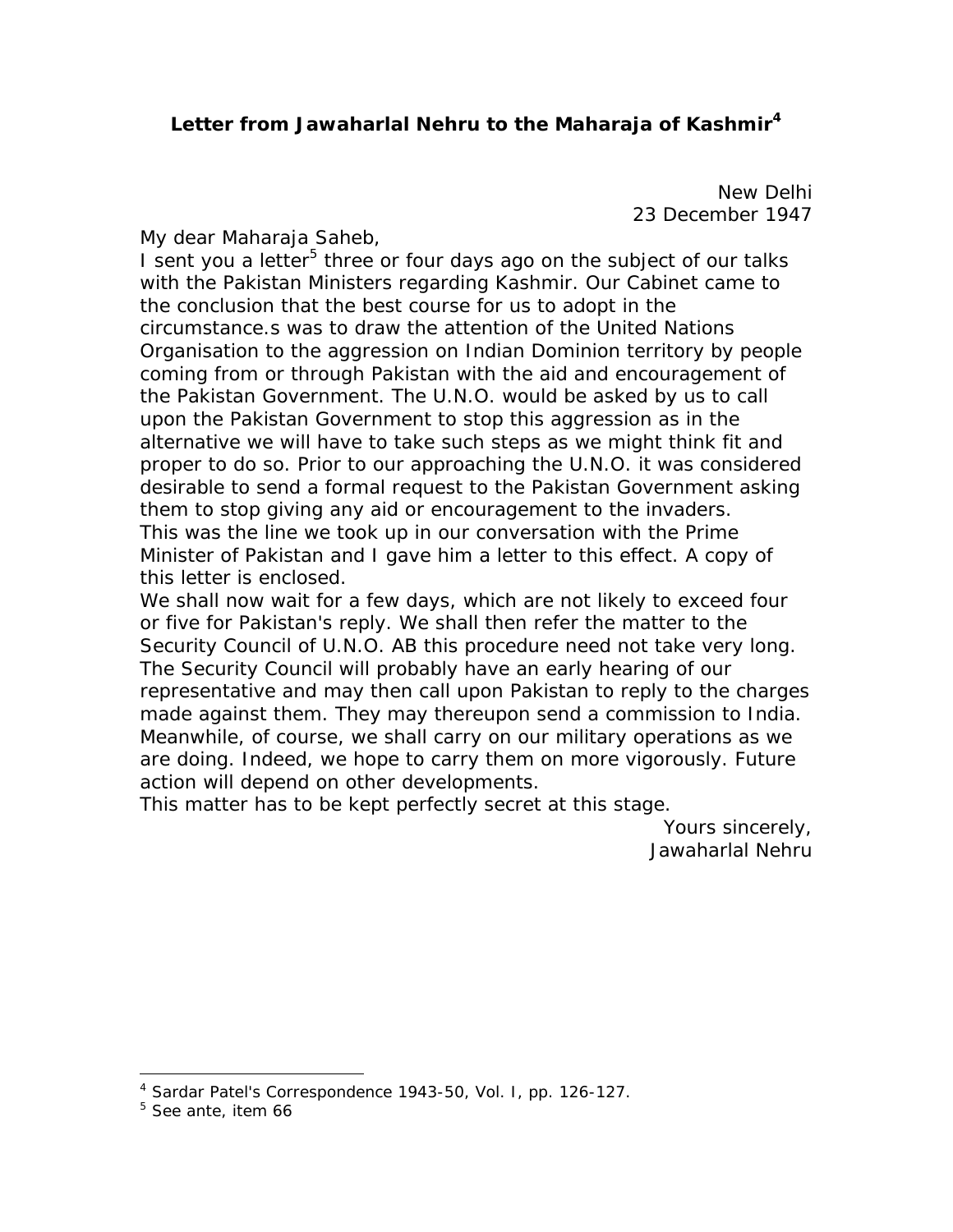New Delhi 25 December 1947

My dear Maharaja Saheb,

The news of the setback in Jhanjar reached us last evening. We were naturally put out by it. It was not important in a sense, but it did exhibit certain weakness on our side and lack of foresight. However, .the only thing I to be done in such circumstances is to pull ourselves together again and go ahead with greater vigour.

2. We spent several hours in conferences with some of our colleagues and military advisers. We asked General Thimayya to come over from Amritsar and he was present at our conferences. Bakshi Ghulam Mohammad was also here and we took advantage of his presence to consult him in regard to many matters.

3. We considered the situation in all its aspects which, as I have previously pointed out to you, means not only the Kashmir aspect but the larger national and international aspects. Kashmir is very much an all-India problem and to some extent an international problem today. The eyes of the world are upon it and the Great Powers are specially interested in its fate. We have constant enquiries from various Ambassadors in regard to it. What happens to Kashmir is of significance not only to India but to the rest of the world.

4. It was because of this that we came to certain conclusions a few days ago and I wrote to you about some of our decisions. Those decisions not only related to U.N.O. but essentially to further offensive action that we might take against the invaders. We are preparing for this both politically and in a military sense, and we were specially trying to raise irregular forces to support our regular army. We hoped to be ready for further action within two or three weeks. Recent developments, however, and specially the capture by the enemy of Jhanjar, have hastened the pace and we had to think afresh.

5. It is clear that no halfway objectives or measures are good enough and we are now mobilising for a total effort. We are taking all necessary steps to this end. Our resources of course are not unlimited and it is not easy to put out this all-out effort quickly. Nevertheless we

1

<sup>&</sup>lt;sup>6</sup> J. N. Collection.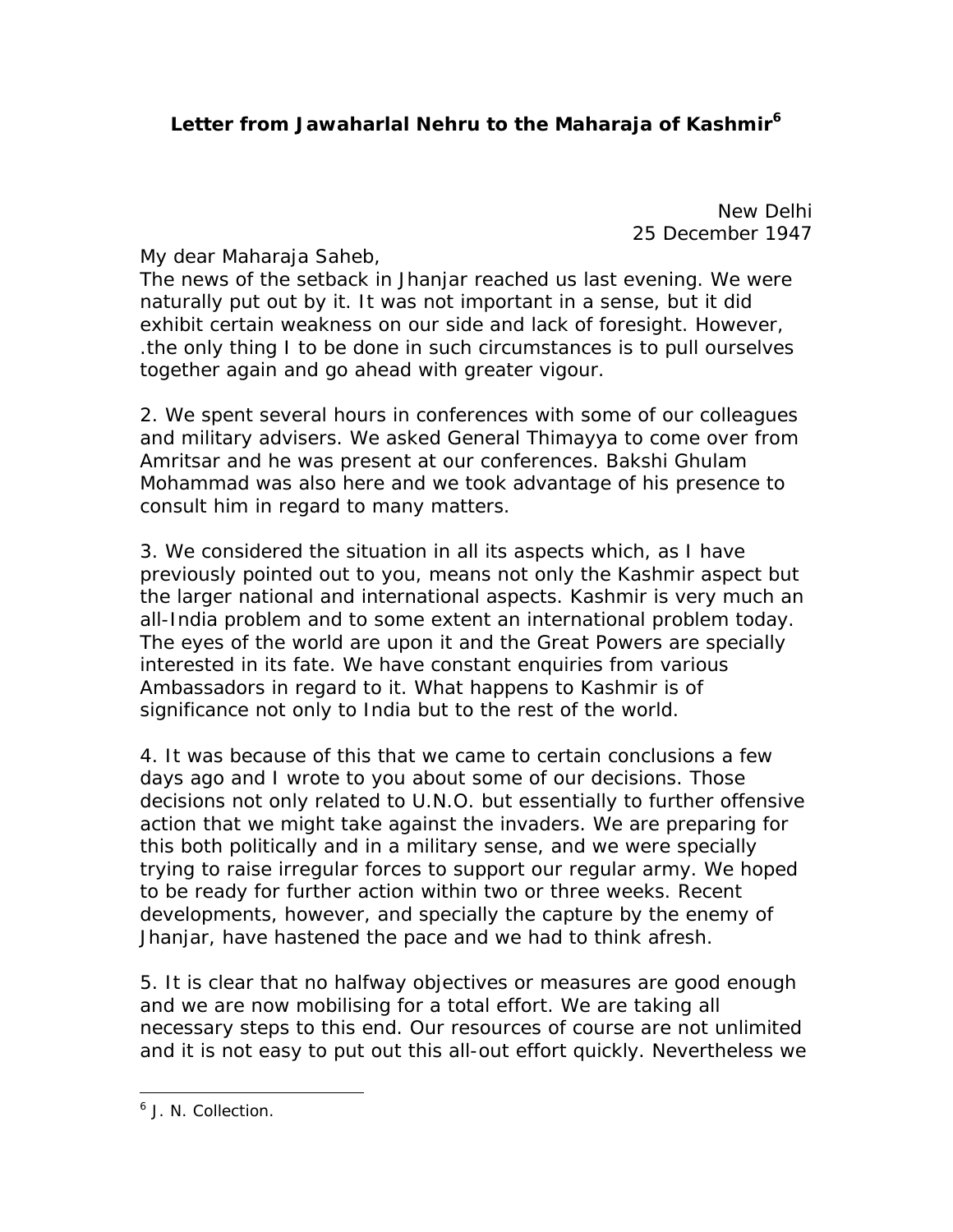hope to move quickly enough and within the next few days several important steps are being taken. These will affect the situation. We are preparing not only in Jammu and Kashmir State but also in other fronts.

6. I need not go into these measures now except to assure you that we propose to do our utmost to meet this menace and I have no doubt that we shall defeat it. One step that we are taking is of great importance in our eyes and that is the raising of sufficient irregular forces for guerilla warfare and frontier patrol. These will be raised in cooperation with Bakshi Ghulam Mohammad. But they will be under the control and general direction of our army commanders. We shall raise these irregular forces in Kashmir and also in East Punjab. Further regular army forces are also being sent. Our strength will grow immediately from tomorrow onwards. We should be in full trim by the middle of January.

7. For you as for us recent happenings have been distressing. But such setbacks only steel us to further resolve and effort. As I have said on many occasions we are going to see this Kashmir business through. Rest assured of that and even in the present, if I may say so, do not worry about the future. We shall pull through right enough. With all good wishes.

> Yours sincerely, Jawaharlal Nehru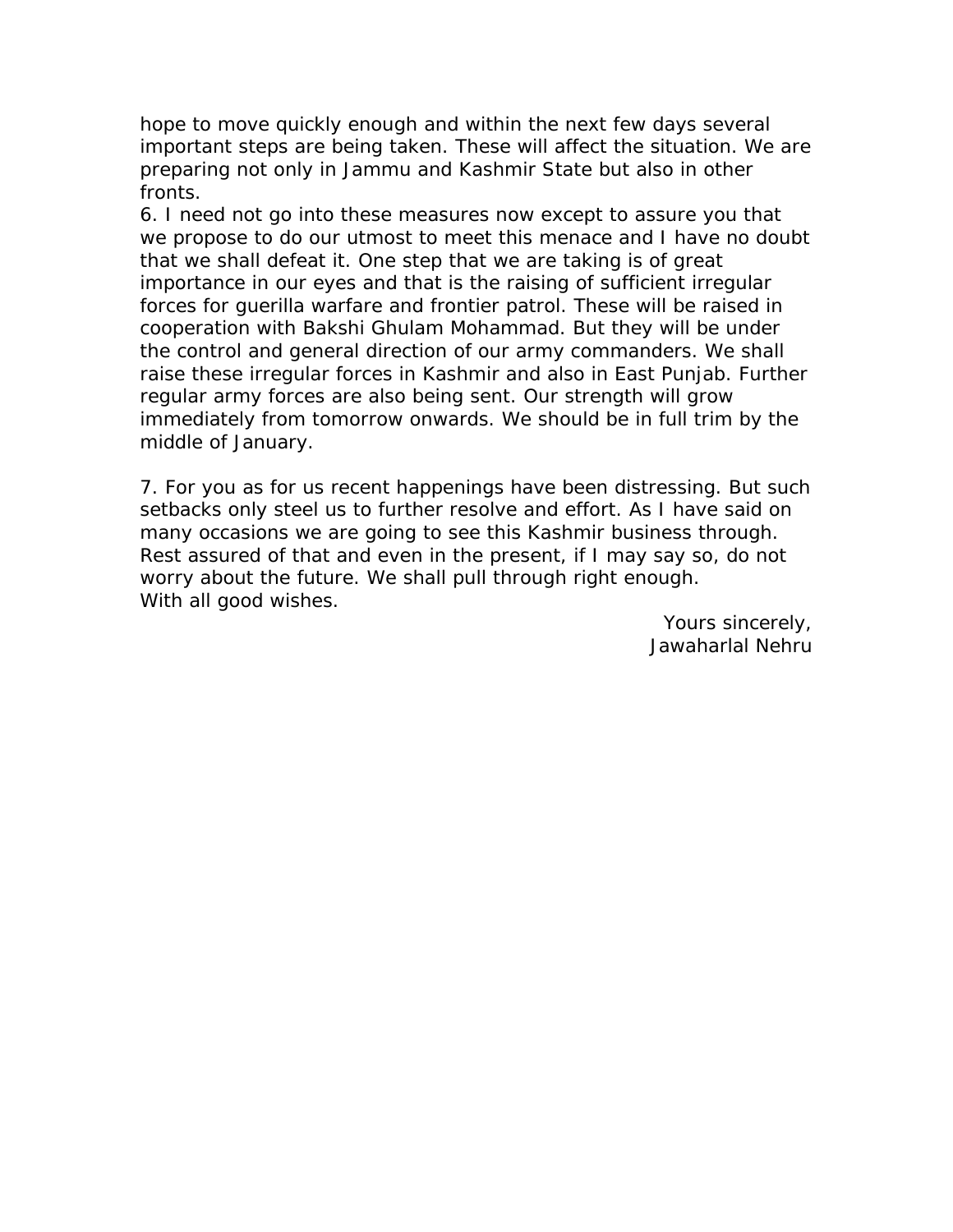## **The Conclusions of the Joint Defence Council Meeting<sup>7</sup>**

I have read the paper prepared by the Conference Secretary, Joint Defence Council, in regard to the conclusions of a meeting held at Government House on Monday, the 22nd December, which was attended by the Governor General and Ministers of India and Pakistan.

2. I do not think that this paper gives a correct picture of what was agreed or what took place.

3. There is no question about agreement as detailed under Item or I on Kashmir. The Pakistan Ministers can hardly agree to being charged by us with various offences under international law. What happened was that mentioned on Sunday, 21st night, that the Government of India proposed to make a reference to the Security Council of the U.N.O. charging Pakistan with aiding and abetting aggression on Indian Dominion territory and asking them to call upon Pakistan to put an end to this.

4. This was a unilateral declaration on our part which required no agreement.

5. The next day I handed a letter to the Prime Minister of Pakistan in which we formally charged them with this aggression and asked them to stop it. This letter would, of course, elicit a reply within a few days and thereupon we would probably take the action contemplated by us, that is reference to the U.N.O. Here again it is hardly correct to say that this was an agreement. It was just an indication of possible developments. I do not know what the Pakistan Government may say or do about this and our action would naturally depend on their action.

6. As for our preparing a draft of the application by India to the U.N.O., this is entirely a matter for us to consider as to when and how to do it and not a matter of agreement between Pakistan and us. Naturally we are anxious to expedite this and we hope to be ready for any further step as soon as the time comes for it. But every subsequent step is governed by the previous step and when these previous steps are not known, subsequent steps cannot be determined.

7. Action in regard to Item II (Financial Settlement): I cannot stand as

<sup>&</sup>lt;sup>7</sup> Note, New Delhi, 23 December 1947, Extracts, File No. 123-KU/56, M.E.A..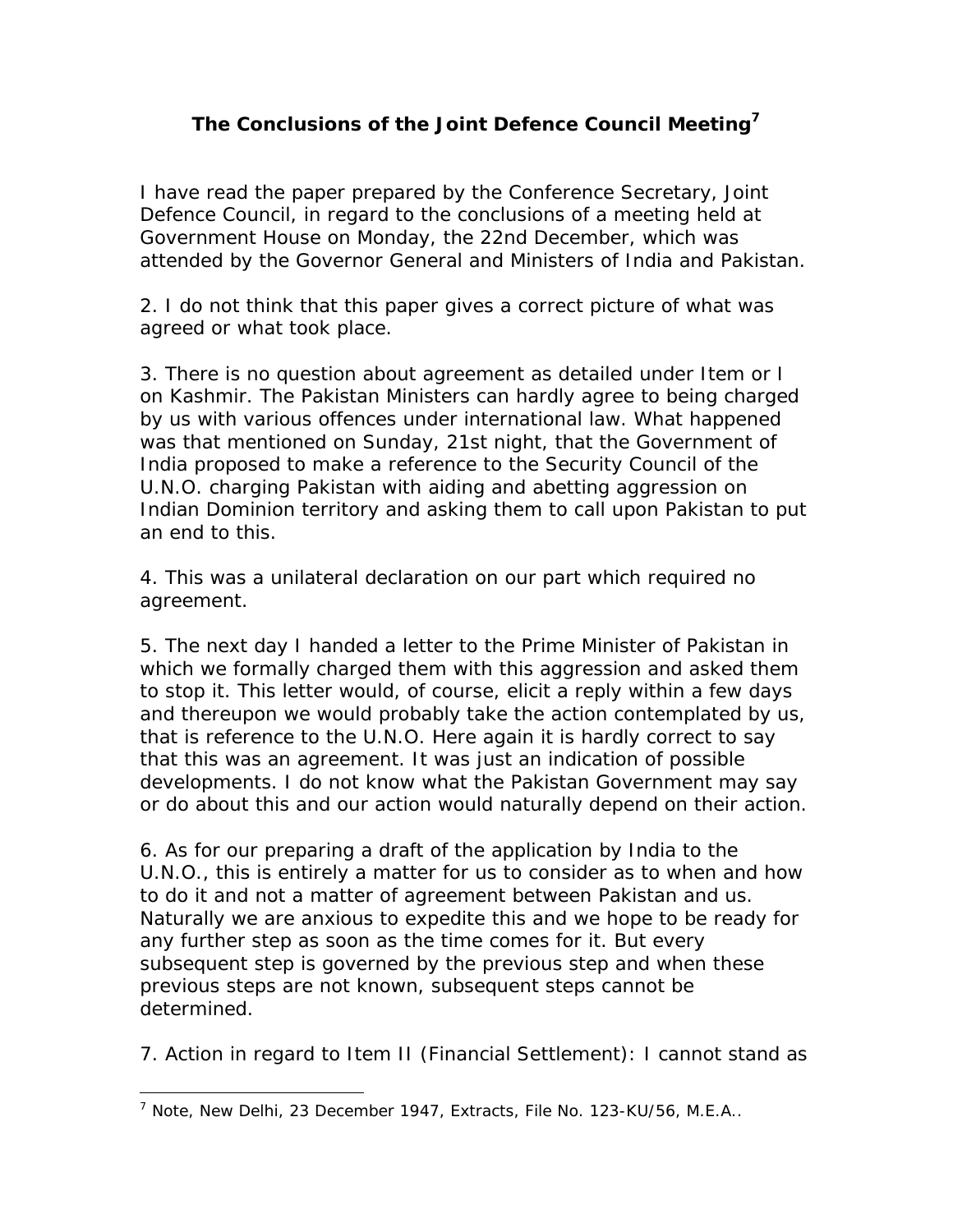it is when Item I is altered. It is a fact that in discussing Kashmir the question of the date of implementing the recent financial agreement between the two Dominions had not arisen.

8. It is also a fact that I confirmed on behalf of the Government of India that there was no intention to repudiate the financial agreements. We stood by them completely.

9. The way (iii) as stated does not appear to be wholly right. It is my business to report to my Cabinet what I consider proper. This is hardly an agreement between me and the Pakistan Prime Minister. As a matter of fact, I have received a letter from the Pakistan Prime Minister on this subject which is being gent to my colleagues in the Cabinet. This letter contains the Pakistan Prime Minister's views on the subject.

10. Item III: What step the Government of India will take in regard to the disputed land between East and West Bengal, it is for the Government to decide. I do not see how the Secretary General, Pakistan, and the Conference Secretary to the Governor General could come to an agreement about this matter. The status quo might be maintained. But the status quo has recently been changed by force of arms by the East Bengal Government and we have the strongest objection to this. If there is to be any enquiry, as there should be, the status quo prior to this aggression must be restored. This is the business of the Home Ministry and it is not proper for any agreement by outside parties to be made over the heads of the Home Ministry and the Cabinet.

11. Item IV: Licenses for Arms. The draft given in appendix A is agreed to in so far as it goes. I would point out, however, that at a recent conference on Secretariat level an agreement was reached about the restoration of licensed arms and ammunition which had been confiscated. It was agreed that the two Dominion Governments should issue instructions to all the Provincial Governments to have the arms and ammunition restored wherever receipts for them were held. In case where no such receipts were held, the Dominion Governments should furnish lists of cases to each other and all such cases should be properly investigated. All this need not be stated in the press communique, but the following sentence might be added:

"In cases where arms and ammunition have been confiscated contrary to the inter-Dominion agreement, the two Governments would take steps to restore them to the rightful owners: '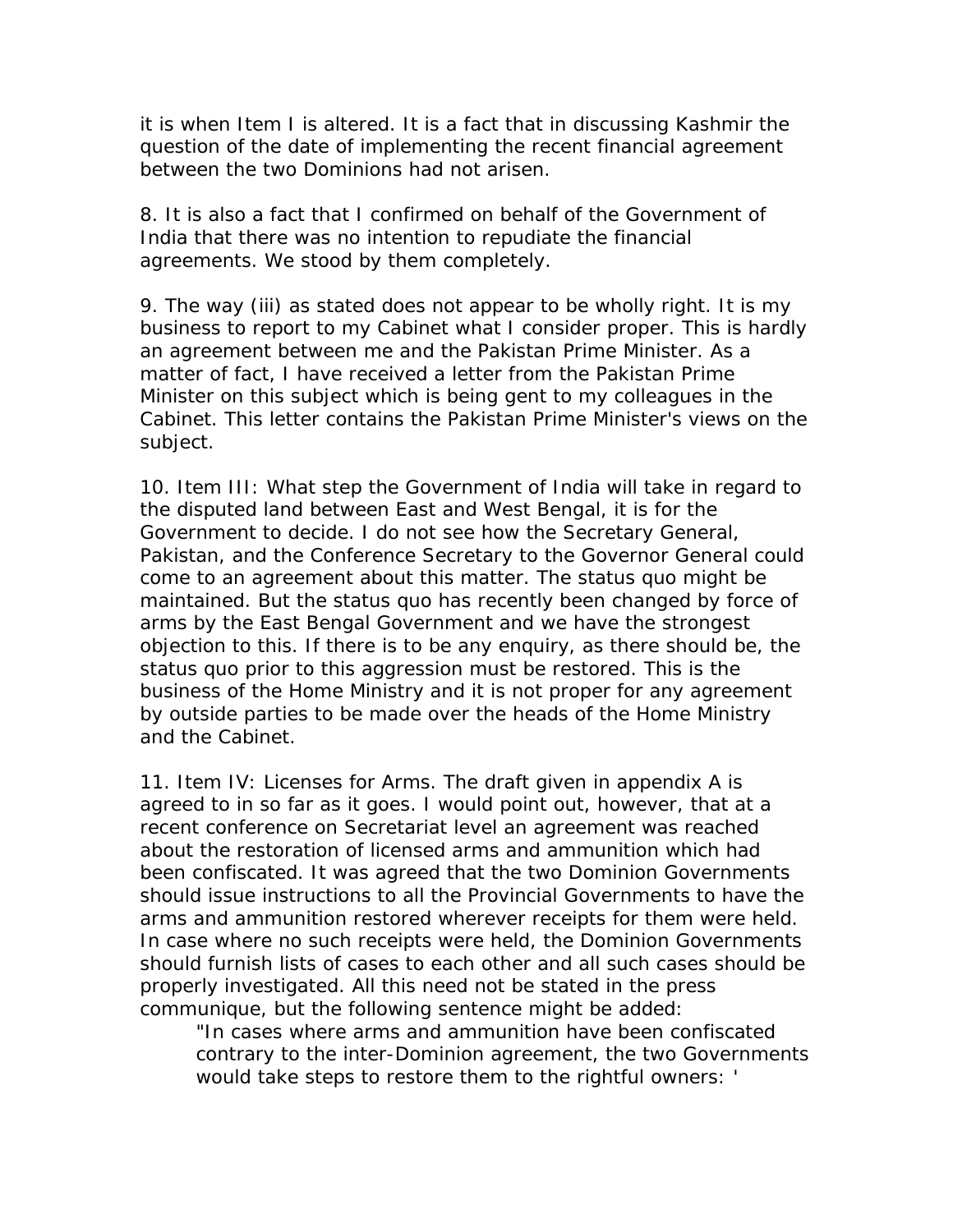12. Item V: The Minister without Portfolio stated that he would enquire into this matter.

I find that the paper drafted by the Conference Secretary has already been sent to the Prime Minister of Pakistan. I regret that this should have been done without any reference to me as this, as I have stated above, does not give a correct picture of what happened. This is likely, therefore, to give g wrong impression and possibly to create misunderstandings.

This note is being sent to the Conference Secretary who has already been informed by telephone that I do not approve of this paper.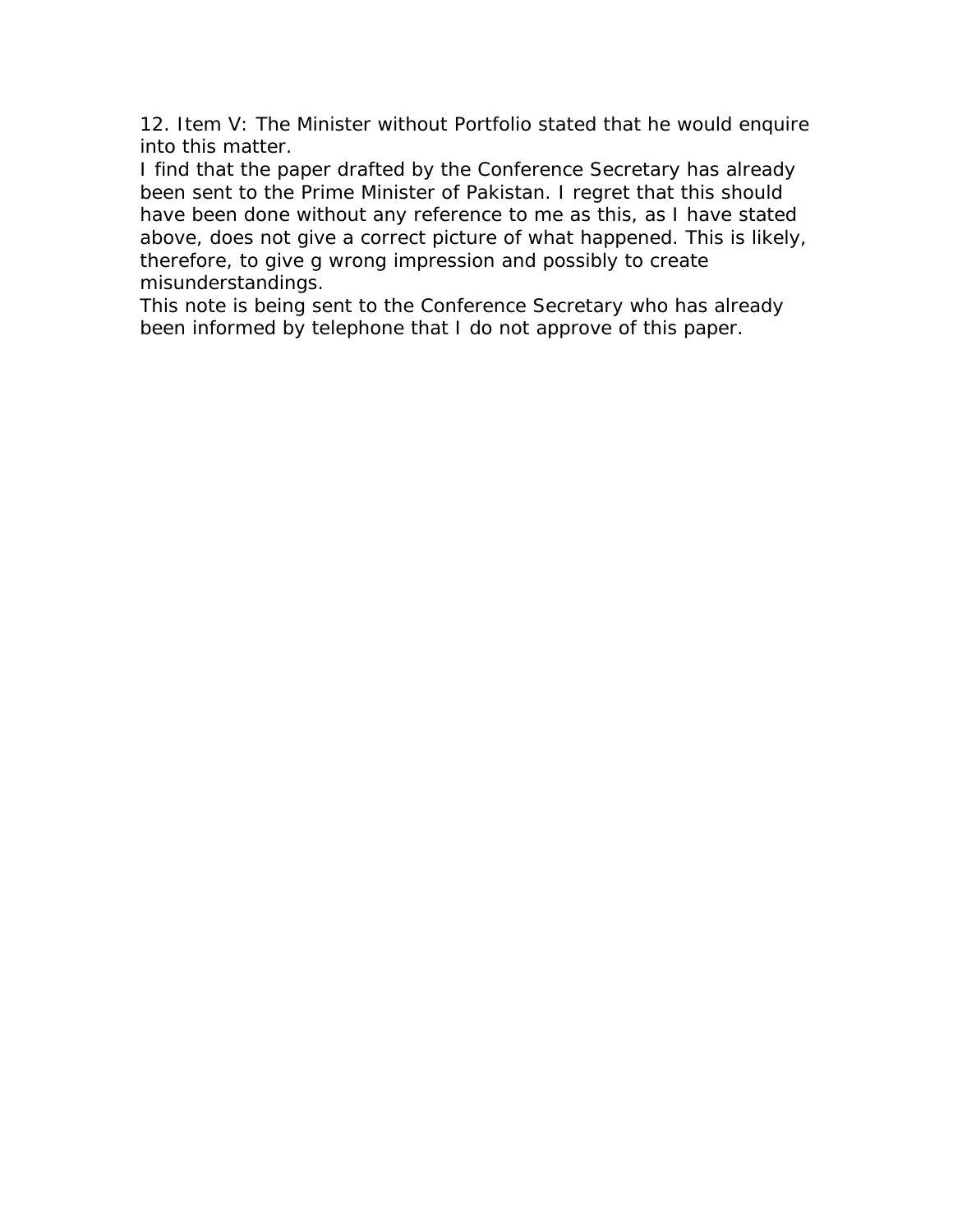#### **Cable from Jawaharlal Nehru to Liaquat Ali Khan<sup>8</sup>**

Your telegram No. 1229 dated 25th December. I have been greatly surprised to receive this as it bears no relation to anything that has happened in Kashmir or Jammu during the last seven weeks. I have received no joint or other representation from Messrs. Alexander<sup>9</sup> and Symonds<sup>10</sup> on the line you mention. I have already expressed my regret to you for the attacks on the convoys in Jammu area that took place on the 4th and 6th November. The Indian Army had nothing to do with these. On the contrary they took most vigorous action against attackers killing 150 seriously injuring 200 and arresting 500. Ever since they have fully controlled the situation nothing of the kind you mention has happened. Your telegram therefore has absolutely no relation to facts or to anything that has occurred since the Indian Union troops have been functioning in Jammu. Muslim life is perfectly safe in Jammu. During the past six or seven weeks the invaders coming from Pakistan have perpetrated large scale massacres in various parts of Jammu Province. I have repeatedly drawn your attention to these facts and to the use of Pakistan territory as a base of operations against Indian Dominion territory resulting in massacre and looting and destruction on a large scale.

I would draw your attention to the letter I gave to you personally on Monday the 22nd evening and would request a very early reply to it.<sup>11</sup>

1

<sup>&</sup>lt;sup>8</sup> New Delhi, 26 December 1947. White Paper on Jammu and Kashmir.

<sup>&</sup>lt;sup>9</sup> Horace Alexander.

 $10$  Richard Symonds (b. 1918); Deputy Director, Relief and Rehabilitation, Government of Bengal, 1944-45; with Friends Service Unit, Punjab and Kashmir, 1947-48; member, Secretariat, United Nations Commission for India and Pakistan, 1948-09; U.N. Representative, Sri Lanka, 1953-55, Yugoslavia, 1955-58, Europe, 1959-62; Regional Representative, East Africa, l9GI; Consultant, U.N. Population Division, 1%&69; U.N.D.P. Resident Representative in Greece, 1972-75, Tunisia, 1975-78; senior Adviser, U.N.D.P. end U.N. Fund for Population Activities, 1978-79; author of The Making of Pakistan (1950) and other books.

 $11$  See ante, item 68.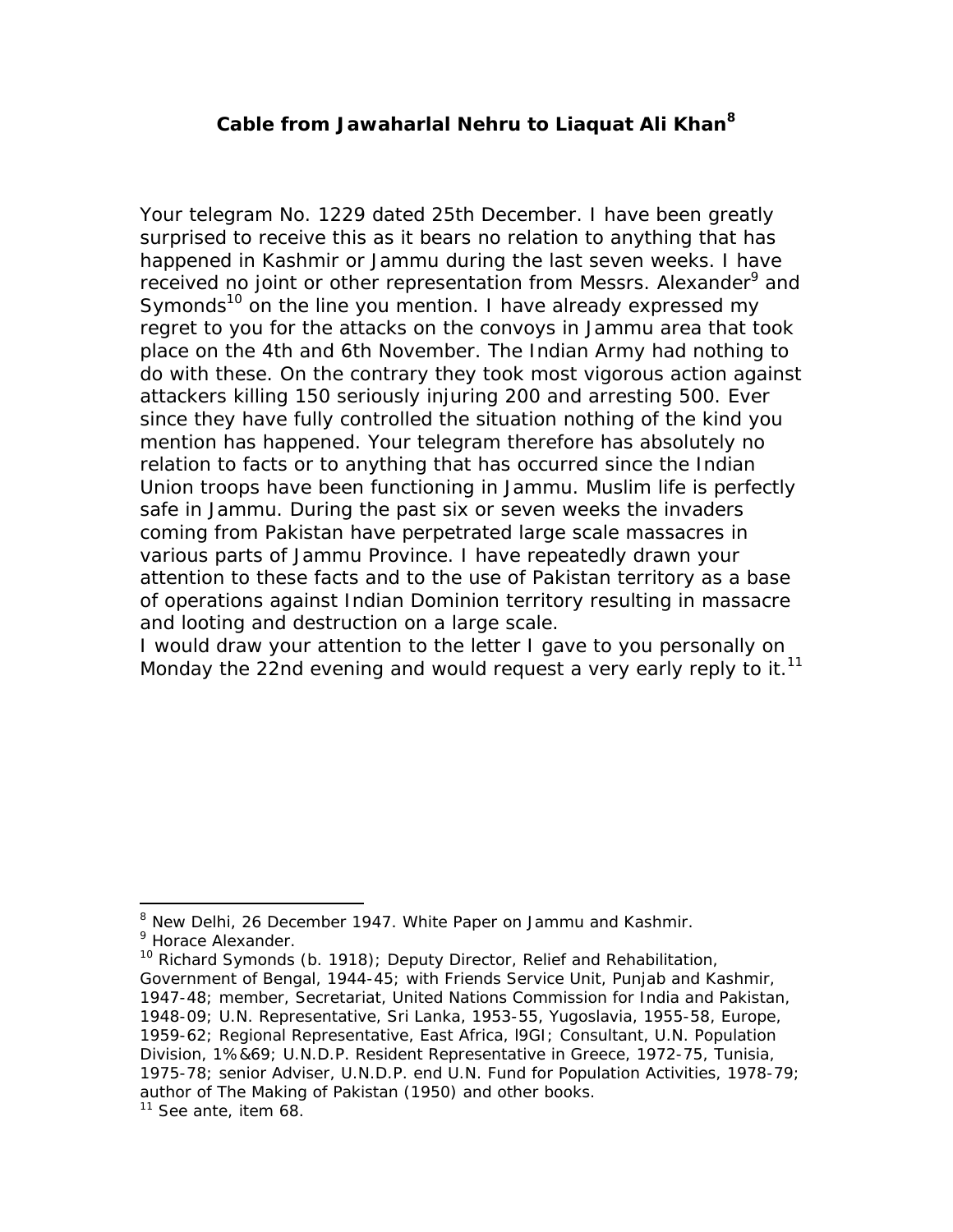# Letter from Jawaharlal Nehru to General Roy Bucher<sup>12</sup>

New Delhi 26 December 1947

My dear General Bucher,

Bakshi Ghulam Mohammad telephoned from Jammu to say that he had approached General Kalwant Singh and asked him for the rifles etc, which you had said he could get from him. General Kalwant Singh told him that he had nothing to spare and therefore could not give anything. Perhaps something might be lying in Pathankot. I do not understand this whole business and where your supplies go to. It appears from the latest reports t6at the position round about Naushera as well as other places is grave. I do not worry about this much but it does make me rather sad to think that these happenings will prolong the campaign because in any event we are going through it whatever the cost and whatever the consequences. We shall naturally continue our efforts in the political field, by reference to U.N.O. etc., to bring about some cessation of fighting if it is possible. But I am sure that this will not result in fighting stopping at present. Indeed there is every chance of its spreading more and endangering our security. We have thus to be prepared for every possible contingency and to be prepared soon.

> Yours sincerely, Jawaharlal Nehru

<sup>12</sup> J. N. Papers, N.M.M.L.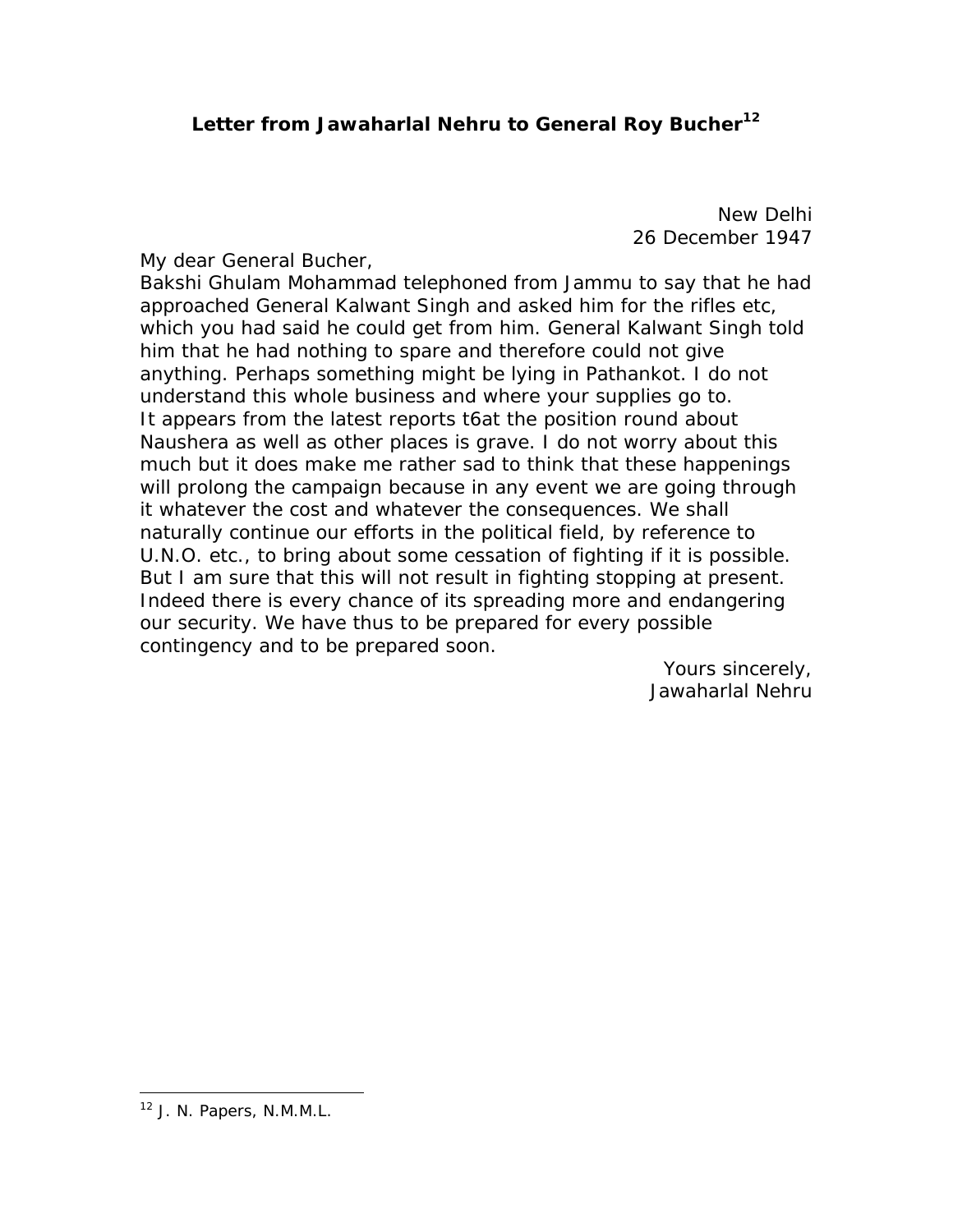## Letter from Jawaharlal Nehru to Lord Mountbatten<sup>13</sup>

New Delhi 26 December 1947

Dear Lord Mountbatten,

Thank you for your letter of the 25th December which I received on the 26th afternoon.<sup>14</sup> I have read it with care and I entirely agree with you that we owe it to you to inform you what our views are about Kashmir. I am sorry to confess that I have not read the minutes of the last Cabinet meeting with any care. I do not know therefore what those minutes say about Kashmir. I entirely agree with you, and I think my colleagues of the Cabinet are of the same opinion, that fighting in Kashmir is most deplorable and the sooner it is ended the better. We realize fully, even though we might not have done so at the earlier stages, the dangers and risks involved in it. Even more so we feel that it is coming in the way of so much that we want to do and that there is a possibility of it doing great injury to us. We would therefore like this fighting to end as soon as possible. You mention in your letter that you missed the note of urgency in our Cabinet meeting of 20th December. I can't speak for the minutes, but I can assure you that all of us have felt this note of urgency and indeed it is difficult for me to apply myself to other work because of this. There is no question of our sending a report to U.N.O. in order to delay matters. We thought of this because U.N.O. might ask us for a report. That is the usual practice in the Security Council and we want to be ready to send a person at short notice if such a demand was made. Ever since we have thought of making a reference to U.N.O. we have been anxious to expedite matters. We stayed our hands for two or three days because Liaquat Ali Khan was coming here. Since then we have been waiting to get his reply. It has not come yet and I feel that we should wait no longer. We propose therefore to make our reference within two days or so. There is no question of the *char* lands in West Bengal being linked with Kashmir.<sup>15</sup> I don't think anyone even

<sup>13</sup> L/P&S/13/1862, I.O.L.R.

<sup>&</sup>lt;sup>14</sup> In this letter Mountbatten had cautioned Nehru about the consequences of sending Indian troops into Pakistan.

 $15$  Mountbatten wrote that he had read in the minutes of the Cabinet meeting a reference to the "linking the issue of certain *char* lands in West Bengal with their reference on Kashmir " The lands in question were Natayanpur, Pakka, Fathepur, Gotha, Rianpur, Baidyanathpur, Tarapur, Manacharpur, Radhanagar, Dewanpur and Sarandaspur. In the Revenue Thana map of 1947 they were shown as parts of the Murshidabad District. They originally formed part of the mainland of the district when the river Padma flowed along the eastern boundary. The river having shifted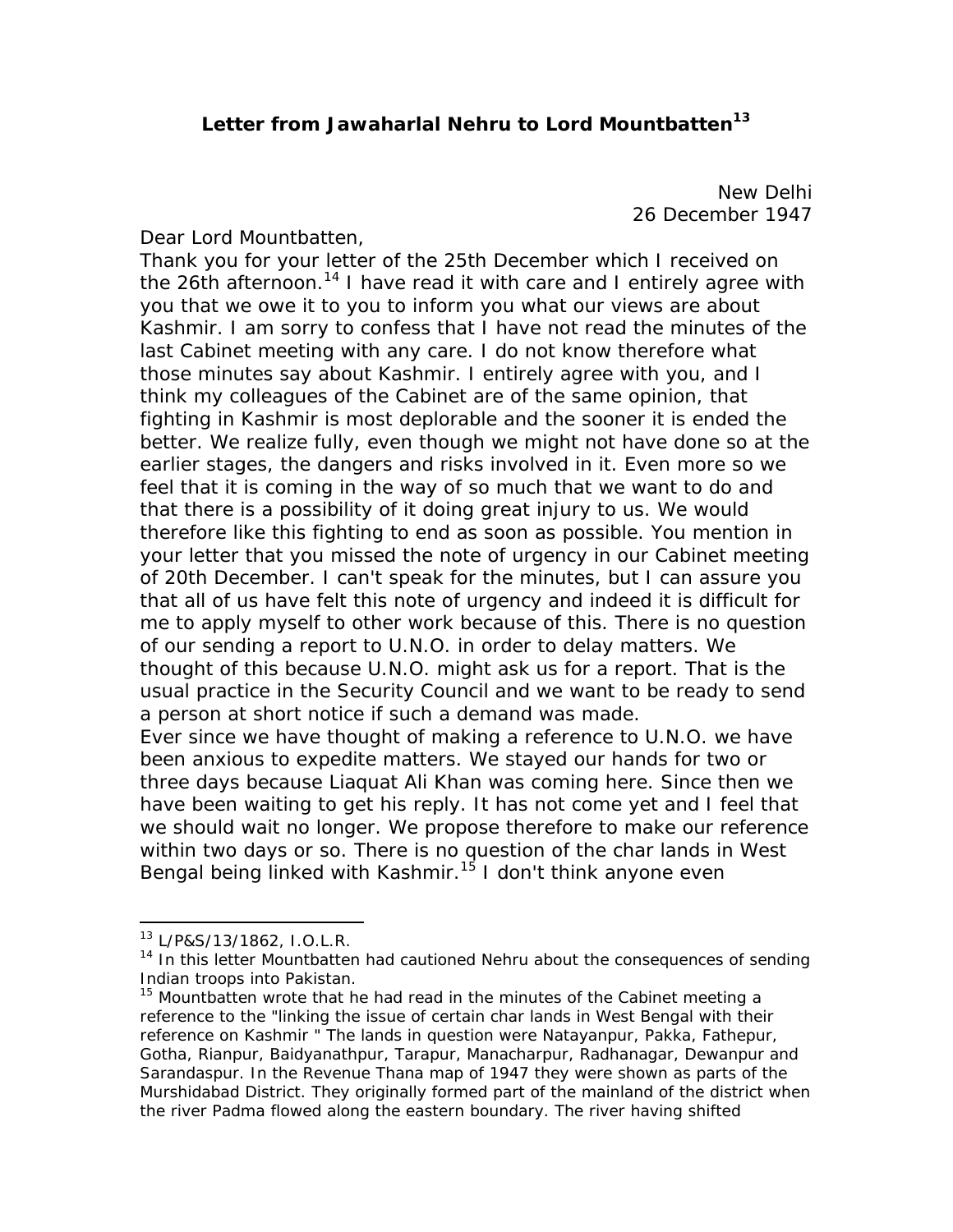mentioned this. That question stands apart. It is true however that all aggression on the part of Pakistan is viewed more seriously than otherwise would, because of Kashmir. You will remember that from the very first date that we discussed the Kashmir issue, I have laid stress on the fact that we must drive out the raiders and establish peace and order in Kashmir State.

It was only then that the question of plebiscite arose. At no time did I think of accepting the presence of outside raiders in any part of Kashmir State. The position of inhabitants of Poonch who might have joined the raiders was different. There was no question of driving them out. As we bad offered a plebiscite on the restoration of order and as we were committed to popular democratic government in Kashmir, there was no reason whatever for any people in Poonch to carry on revolt against the State. I felt quite sure that this situation could be dealt with easily when the raiders had been pushed out. No one thought, to my knowledge, of crushing the inhabitants of Poonch by brute for.<sup>16</sup> This question hardly arose at present and there was no point in worrying about it. Much will no doubt happen before we have to face that issue, and what will happen now will no doubt govern subsequent developments. In any event there is no desire to coerce a large section of inhabitants against their will and by force of arms. At the same time, if any people carry on a war against a state, even when it is on a popular basis, then they have to be opposed. While we ardently desire peace and the end of fighting, we must not be unrealistic. Our desire does not lead to peace unless something is done to that end. We have not started the fighting. We have come into the picture to oppose a well-planned invasion and I do not see how we can submit to this kind of aggression. To do so would be to encourage wild elements in Pakistan and to invite continuing trouble not only in Kashmir but elsewhere in India. It would in fact not mean peace but war. I pointed out some time ago at a meeting of the Defence Committee that on no account would we submit to this barbarity whatever the cost. That was not an emotional outburst, but the result of cool thought given to the problem. I am convinced that any surrender on our part to this kind of aggression would lead to continuing aggression elsewhere and, whether we want it or not, war would become inevitable between India and Pakistan. During these last two months I have studied the Kashmir situation very carefully and I have received numerous reports from the Frontier Province and the Punjab. I am convinced that the whole of this

westwards, these lands got detached from the district and appeared closer to the opposite bank.

 $16$  Mountbatten had written that it would be morally unjusti6able "to impose our will on a predominantly Muslim population."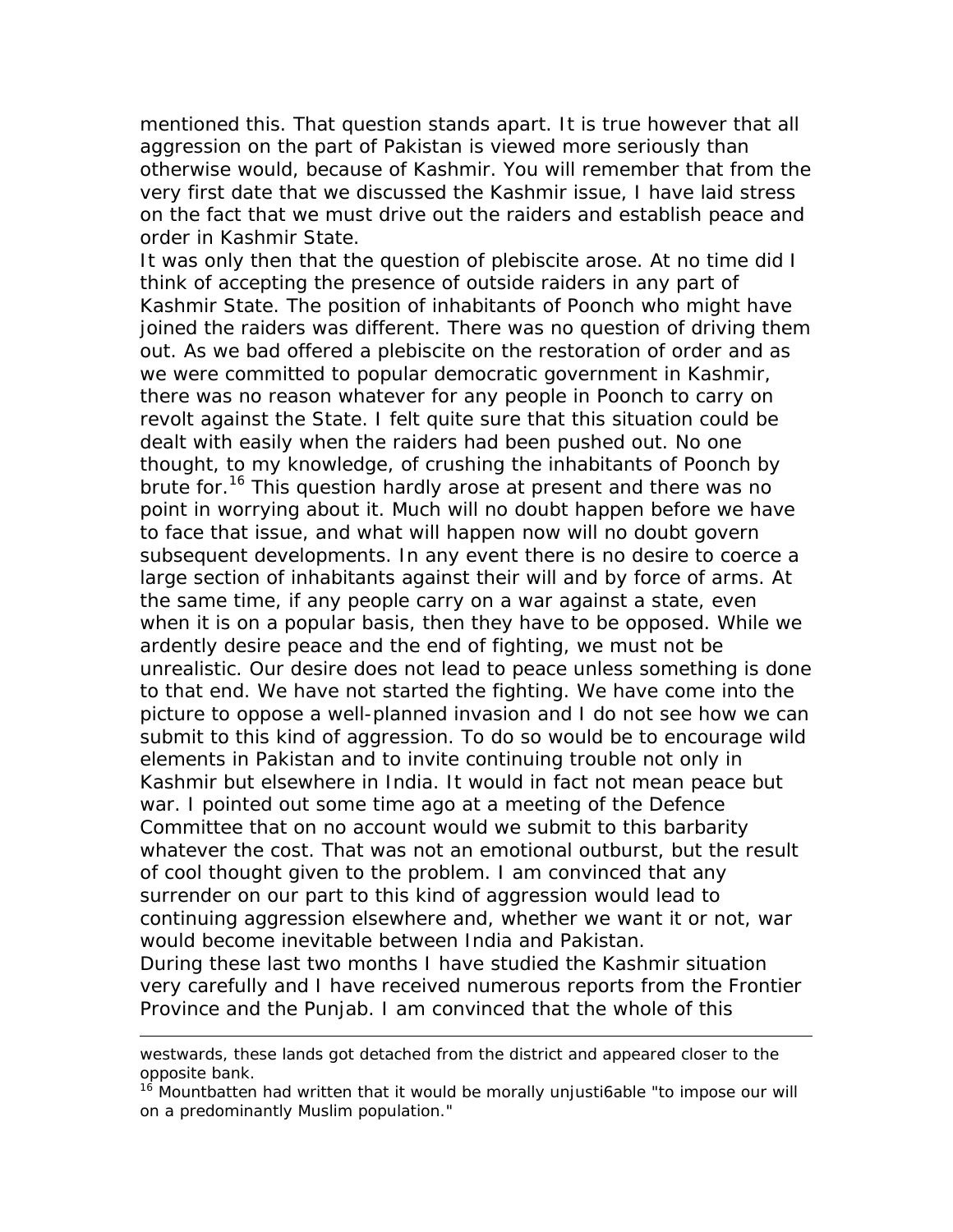business has been very carefully planned on an extensive scale and that high authority in Pakistan has encouraged this. However that may be, the present situation is that the Frontier Province and a considerable part of the West Punjab have been turned into military training grounds where vast numbers of tribesmen, ex-servicemen and others are being armed and trained and then sent on to invade Kashmir. The resources of Pakistan are being employed to this end. It is quite impossible to conceive that over 100,000 men should be transported by train and motor transport, fed, lodged, trained and kept in camps without the fullest support from the authorities in Pakistan. We have direct evidence that the authorities are continuing this. The only inference to draw from this is that the invasion of Kashmir is not an accidental affair resulting from the fanaticism or exuberance of the tribesmen, but a well-organised business with the backing of the State. We are not dealing merely with tribal irregulars, but with regular armed forces properly led and with good staff work behind them. We have in effect to deal with a state carrying on an informal war, but nevertheless a war. The present objective is Kashmir. The next declared objective is Patiala, East Punjab and Delhi. "On to Delhi" is the cry all over West Punjab. How are we to face this? You will observe that I am not underrating the dangers which I think are considerable. Nevertheless I have no doubt that unless we meet the danger halfway at least, we shall be much worse off: The policy we have pursued thus far has been a cautious defensive policy and all the advantage has been on the other side. The Pakistan ministers have refused to dissociate themselves publicly from the invasion much less to check it in any way. Their newspapers have encouraged this invasion. The Muslim League in West Punjab is openly enrolling recruits. In fact everything is being done to help military operations against Kashmir State. I am not surprised at the Pakistan ministers being reluctant to say anything against this invasion because by their policy and acts they are committed to it. They are not anxious for peace and they want to present us with accomplished facts. Because of this they delay matters. If this is the correct analysis, as I believe it is, then we must not take any step which helps the Pakistan policy and we must not carry on our own operations in a weak defensive way which can produce no effective impression on the enemy. The stakes are not Kashmir only, but something even bigger than that so far as Pakistan is concerned. They have gone so far that it is difficult for them to withdraw even if they want to, and I doubt very much if they want to accept terms which it is possible for us to accept. From a strictly legal and constitutional point of view it is our right and duty to resist this invasion with all our forces. From the point of view of international law we can in self-defence take any military measures to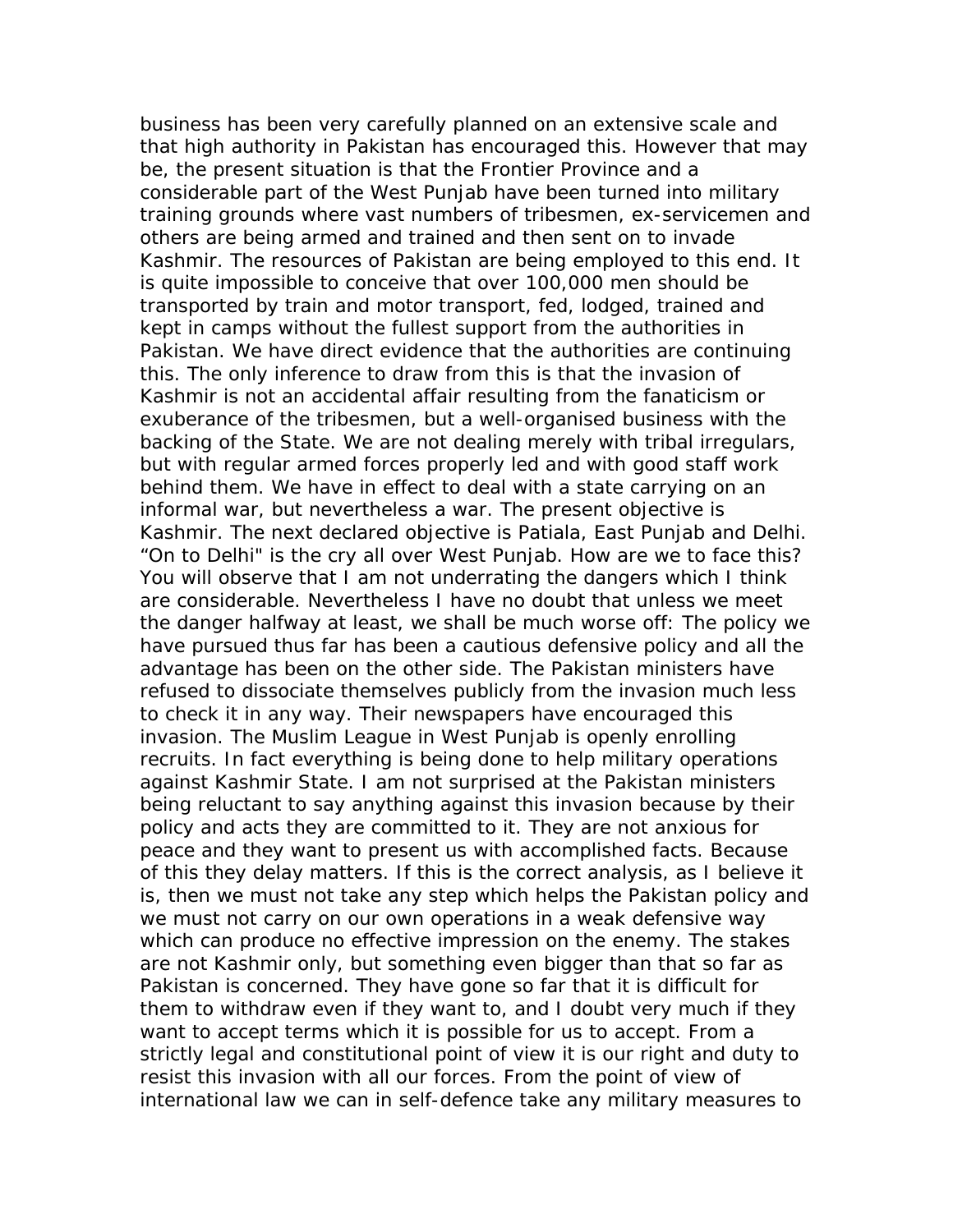resist it including the sending of our armies across Pakistan territory to attack their bases near the Kashmir border. We have refrained from doing this because of our desire to avoid complications leading to open war.<sup>17</sup> In our avoidance of this we have increased our own peril and not brought peace any nearer. Peace will come only if we have the strength to resist invasion and to make it clear that it will not pay. That is the only way Pakistan seems to understand. And if even the Pakistan high authorities understood and appreciated some other way, it is clear that the great majority of the invaders are incapable of understanding anything but the way of force. In the course of a Defence Committee meeting I have made it clear that we attach the utmost importance to Kashmir and on no account are we going to submit to armed invasion whatever the consequences. To submit to it means not only the loss of some territory but disruption of the whole of India and chaos. I have said that if necessary we shall employ all the resources of India to combat this horrible method of coercing a people. Even if the whole of Kashmir State was occupied by the enemy we would fight on and would not surrender. It is only the declared will of the people of the State ascertained under peaceful conditions of law and order that we will accept. On no account will we accept any decision enforced upon us. Two months ago we offered a plebiscite. That has not yet been accepted formally by Pakistan and war is being carried on. That does not indicate either a desire for peace or for a plebiscite on the part of Pakistan. I think this invasion of Kashmir is thoroughly immoral and bad, and, with this conviction, am totally unable to surrender to it for that will involve a complete degradation of India which I could not possibly tolerate.

Your suggestion that the question should be referred to U.N.O. and that they should be asked to send a commission involved a great many difficulties.<sup>18</sup> First of all, according to Pakistan, they are no parties to this fighting. The actual invaders therefore were people with no formal standing as a state. We cannot ask U.N.O. to arbitrate between raiders and the Dominion of India. We cannot bring Pakistan into the picture when they deny complicity. It must be remembered that all the fighting has taken place on Kashmir State territory, i.e.

 $17$  Mountbatten had felt concerned over the reported passivity of Indian forces taking possession of the "bases" or "nerve-centres" inside Pakistan from where the raiders launched their operations. He said his "reaction was not inspired by military considerations, but by the fact that it would mean war between India and Pakistan.... The idea that a war between India and Pakistan could be confined to the subcontinent, or finished off quickly in favour of India without further complication, is to my mind a fatal illusion....".

<sup>&</sup>lt;sup>18</sup> Mountbatten wrote that "surely the main object should rather be to bring  $U.N.O.$ here... to get a team nominated to come out and dealt with the business and help to stop the fighting".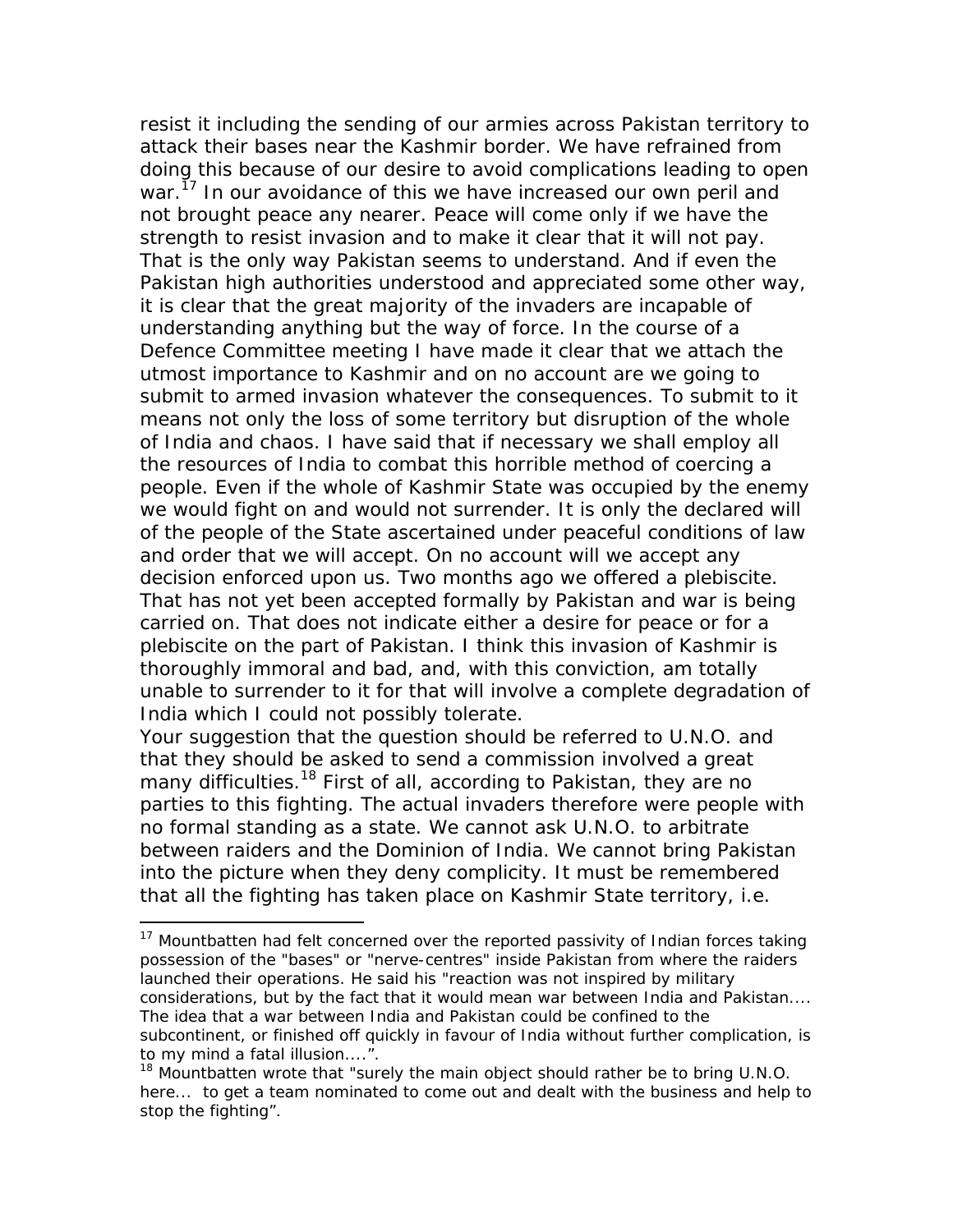Indian Dominion territory. We have not thus far touched Pakistan territory. We are the aggrieved party. Are we to seek the cooperation of the invaders and those who have done us this grievous wrong and appear jointly before the U.N.O.? I do not think that would have been a proper procedure for us to adopt. Nevertheless your suggestion that the matter be left to U.N.O. was accepted by us in the only way it seemed feasible, and in acceptance with facts. This was for us to draw the attention of U.N.O. to this invasion, and to the fact that Pakistan was siding and abetting it, and ask them to call upon Pakistan to refrain from doing so. This would inevitably be a unilateral reference. To say that it was an agreed reference would make it a collusive one without any force. Of course when U.N.O. is seized with the matter, other developments may take place. If Mr. Liaquat AU Khan wants an excuse to put before his people, then he would have that excuse when we make a reference to U.N.O. We shall proceed with this U.N.O. matter. But, meanwhile, the situation is becoming a dangerous one. Vast numbers of the enemy are entering Kashmir at many points. This in itself shows that instead of checking this invasion Pakistan is pushing it forward with all its might. There are large concentrations near the West Punjab border also, where the cry is "March to Delhi". There is imminent danger of an invasion of India proper. Can we afford to sit and look on? We would not be discharging our duty to our country if we did so. We would deserve to be sacked immediately. We must therefore prepare for every eventuality, whatever that might be, and mobilise all our resources to that end. We have taken enough risks already; we dare not take any more. We can't even permit much longer the continuation of the use of bases in Pakistan to attack our troops and our territory in Kashmir. There is no question of small operations going on in Kashmir through the winter months, but of quick developments. If some development takes place which endangers our position, then we must take immediate action to defend ourselves, even though it might involve marching across Pakistan territory to their bases. We don't wish to do so unless we are compelled by circumstances. You repeat in your letter that the only thing to be done is to stop the fighting. Yes, certainly, but how ? We neither started it, nor can stop it. Of course we can in a sense surrender. That I am sure you would never advise us to do, and indeed if we thought of It, others will fight on and there will still be no peace even with surrender. Nobody on our side wants war. The very idea is hateful. What is a state to do if it is attacked and invaded and its very existence endangered ? The fact that this is done in an underhand way makes matters worse and even more immoral. That cannot be an excuse. My conclusion is that we should immediately proceed along two parallel lines of action.